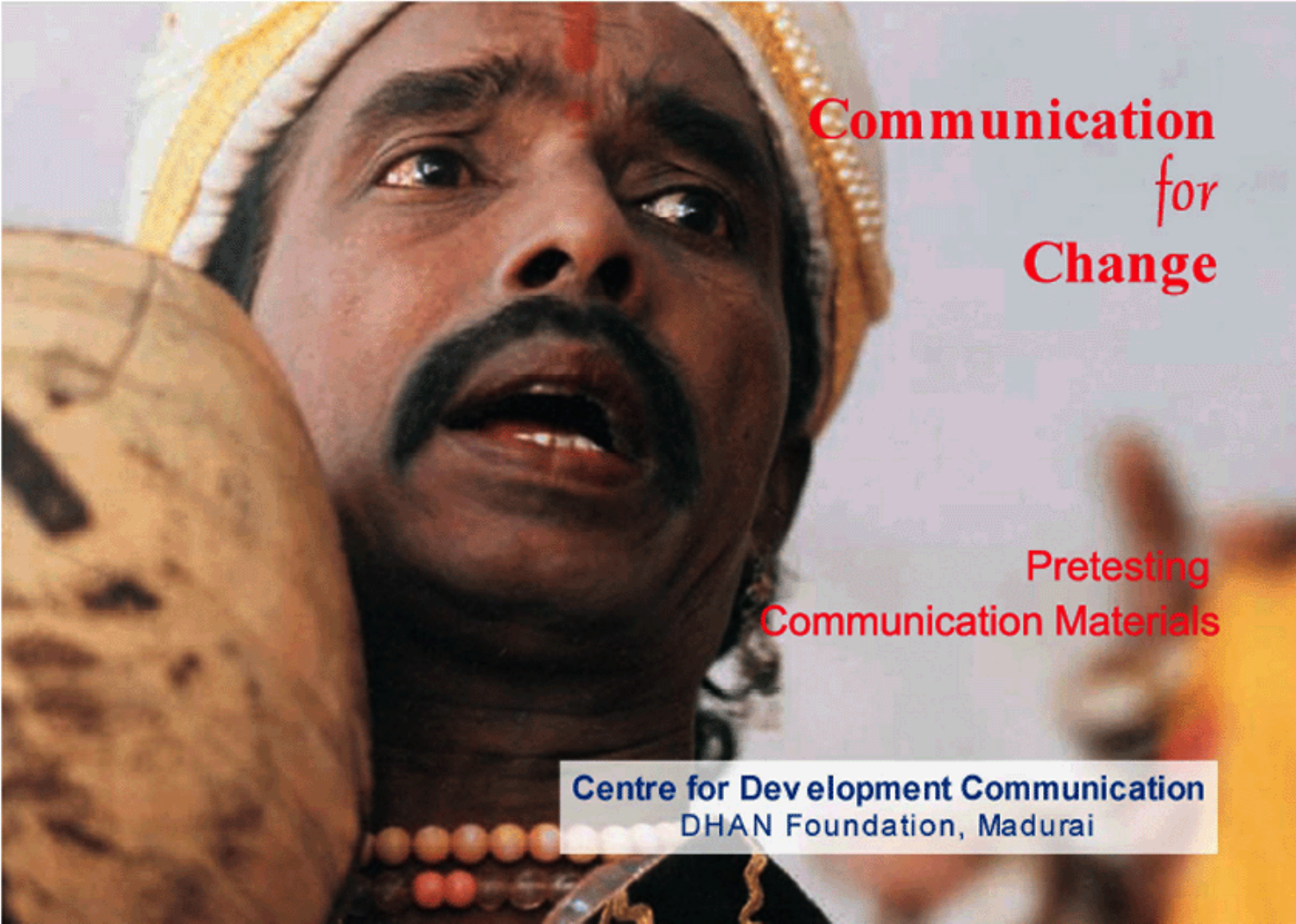# **Pretesting Communication Materials**

#### **What Is Pretesting?**

Pretesting means field testing communication materials before they are produced or printed. By interviewing the audience, the materials are meant for, we find out if they are understood, i.e., if the message or idea is conveyed in the way it was intended. We also find out if the audience likes the materials

Posters, Flipcharts, Flashcards, pamphlets, Handbooks, Radio programmes, Video programmes or Film are some of the materials that can be pretested.

Testing, e.g. A flipchart (a series of pictures making up a story or a sequence of instructions of how to make something, eg. Rehydration solution for children with diarrhoea) means taking the materials to the target audience when the materials are in a rough state, e.g. Pencil drawings. The idea is to test while it is still possible to change the materials, depending on the audience's reaction.

Pretesting may have to be done several times. If a flipchart is tested, and the suggestions from the audience have been used to make a new version until you have a material that the audience like and understand well.

#### **What Kind Of Ouestions Can Pretesting** Answer?

Through pretesting, you can find out how well vou communicate with your audience in terms  $\alpha$ f

Do they like the materials?

Are they used to abstraction of ideas, or do they mostly think in concrete terms?

Do they understand symbols?

Do they get the message right away, or are they confused by the way things are portrayed, or by unnecessary details?

Are they familiar with pictures in series - do they connect the pictures in e.g. a flipchart with each other, or do they interpret each picture separeately?

Do they see the relevance of the picture of situation portrayed to their own lives and their own needs?

Does any part of the picture embarrass people?

How much experience do they have in being to aught with pictures? Based on this, what is realistic to expect that they will understand?

What significance is attached to the different colours?

#### **Why Pretesting?**

Why is it necessary to get answers to the above questions?

Because if we don't, we may waste money, time and resources. And even worse - we may prevent the audience from sharing ideas that may help them improve their lives. We may communicate negative ideas and messages.

Communication materials are most often developed by urban, educated, modern, comparatives well-off, healthy men who are surrounded by visual stimulation. While materials are meant most often for rural. illiterate, conservative, comparatively poor, relatively unhealthy people - largely women - who live in villages with limited exposure to posters or other visual stimuli.

This situation contributes significantly to communication gaps – i.e. – the two groups (the development workers and the villagers) see things very differently. Unless planners verify their ideas and visuals with their audiences, things can go very wrong. There are sufficient examples of this in development. There also exist projects where a dialogue was started between development workers and villagers about ideas and the communication materials - and where, as a result, villagers have implemented new ideas that fit their environment, beliefs and culture.

Pretesting is a cost effective way to prevent large, expensive disasters. If 10,000 copies of a teaching poster are sent out to all the health workers in the country, and you find out later that villagers do not understand or accept the poster, you have made an expensive mistake. If, instead, you pretest the poster, discover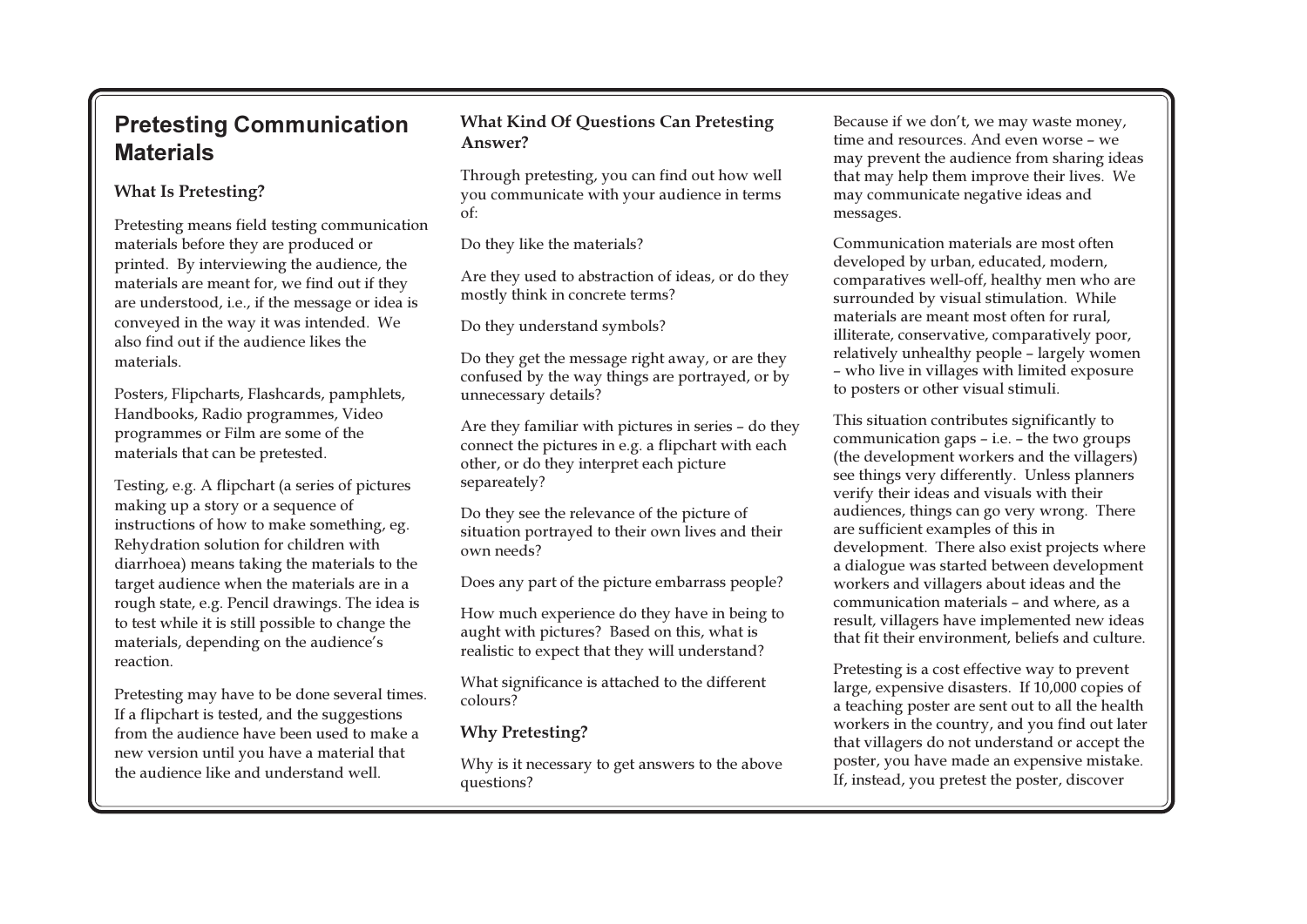the mistakes, make the changes, test it again until people understand and accept it, you can be fairly sure that the teaching poster might be a useful communication aid for the health workers. The expense of the testing is very small compared to the cost of a ten thousand copy failure.

By going to the audience to ask their opinions and suggestions, organizations and projects gain credibility. People are more likely to listen if they have been listened to first.

Presenting sets a healthy tone for a project and the people they are working for and with. It takes the assumption that the "planners know it all" and puts it where it belongs - in the waste paper basket. This then opens up a dialogue with the audience or community and makes the planners listen, and brings the project managers to communicate with the audience. Pretesting implies a willingness to fit the project to the situation in the field, and a concern for the job and people. It leads to a gradual improvement in communications and results in projects and materials that are most appropriate to communicate.

Where the materials have been pretested. there is a greater possibility that feedback will be used - whether negative, positive or mixed.

#### **How To Pretest**

This chapter deals with the practical side of pretesting - what you have to do before

going to the field, when you are in the field and when you return.

#### Preparation before going to the field

For each of the communication materials you are going to test, you need to know with whom you are going to test (target audience), and what you want to find out (the objectives of the materials).

The target audience can be mothers, fathers, grandparents, children or health workers, etc., or several of these groups. Then, you need to know what kink of effect the materials are expected to have the audience: is it supposed to inform people, instruct them in a skill, motivate them or anything else?

Most of the time, the materials will be designed to be used by an extension worker. He or she will explain the pictures to the audience. Thus, when pretesting concentrates on the pictures only, you are putting them to a touch test. However, the better the pictures are at conveying a message about themselves, the more effective they will be as teaching tools: when the extension worker explains the topic, the audience can them give all their attention to the teaching, rather than trying to find out what the objects in the picture area are.

When you know the intended effect of the materials on the audience, you can formulate your questions. It is important to be clear about what you are trying to find out. For example, if you have a poster with a picture of a mother feeding her child vegetables and rice, construct the questions so that the interviewer does not

stop until he or she has got the right answer, or has fully found that the respondent does not understand the picture fully. If the first question is "what do you see in this picture" and the respondent says - "A mother and a child", the pretester has to know that he or she has to ask more questions. This may seem very elementary, but it is surprising how many pretesters stop at just that single question.

Decide how you are going to record the answers - will you use a fixed questionnaire, or basic instructions and discussions with the pretesters before they go to the field? The best way to find out what works and what does not, is by trying various methods.

How long does it take to pretest? This depends on how much material and how many people you are testing with. When estimating the time, allow time for finding respondents, establishing rapport, and for refusals.

You will have a better idea of how to calculate the time after conducting and observing some tests with different kinds of materials in the field.

#### In the field

This section will give you advice on interviewing techniques, and on the possible effect of your attitudes and behaviour on the results of your work.

Establish social setting: where you ask the questions is almost as important as how you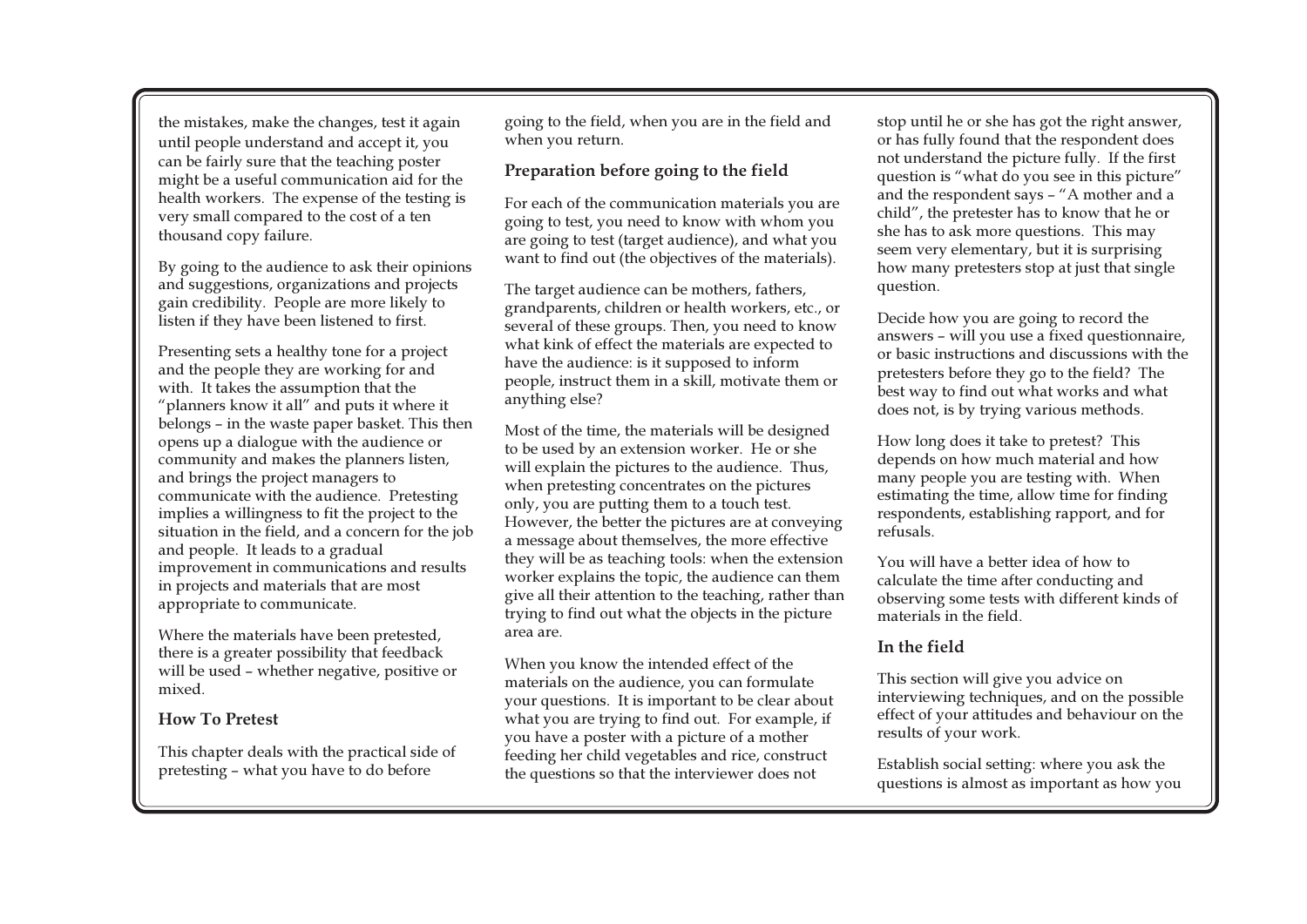ask them. Try to find a place where you will not be disturbed by other people. It is worth some time and effort finding the best place for the interview.

Establish a rapport: The introduction to the pretesting interview is very important as it will set the tone for the discussion with your respondent by motivating him or her to giving you their time and opinions about vour communication materials. Motivate them so that they see the need and usefulness of what you are asking them to do. If you make them feel that you are asking them because they are the "Experts" on the subject you are testing - they know e.g. what their babies suffer from and how they could learn a new technique, they may listen to you more attentively. If you could also make them see how their suggestions can improve the materials to become good teaching tools to help them and their neighbours learn more easily, they will most probable agree to be interviewed and take an interest in the task as well. Your guideline should be: most villagers relate to things and people that are close to them in distance and life style. If you want them to cooperate, you have to relate to those things rather than to concepts and projects outside their experience.

Let people touch the materials, don't treat your respondents like children. Remember, you are testing the materials, not the people. If you want good results, treat people with respect.

Encouraging people to talk: most people will never have been asked to comment on educational pictures before, and what you may interpret as lack of understanding or reticence, may just be hesitation in the face of a new situation.

#### **Some Golden Rules in Pretesting**

Never make your respondent feel stupid. Do not argue with or contradict what your respondent says.

Do not interrupt. Let the respondent talk, and do not let them feel they have said something wrong.

Be neutral, encourage people to talk, to expand on their statements, to explain how they see things and why they see it this way.

Do not show your feelings and opinions – it is their feelings and opinions you are after. This is a real art, and it requires sensitivity.

When pretesting, resist the temptation to teach. You are collecting information, and if you do a good job, it will help those whose job it is to teach

When pretesting, it is advisable to take only one or two different materials. If you take too many, you will have different keeping the reactions separate. Try not to test more than one material per respondent.

There are two main types of questions people ask

in interviews - open-ended, and leading questions. Pretesting uses open-ended questions, with only few exceptions. The way you ask the questions will determine the answer. Become familiar with the different types of questions and 'listen' to yourself when you are conducting the interview. Open ended questions are asked to get people to express what they think, without providing a lead or clue to what the answer might be.

It is common when asking for information to pose questions like "Do you think this is a healthy woman?" or "Do you think this is a village?" The danger in asking such questions is that one cannot discover what the respondent thinks. The respondent has been led to the answer we want them to give usually a confirmation of our own opinion about the picture. Ouestions like this are called leading questions. Leading questions should be avoided in pretesting.

People you interview will most often be unfamiliar with being interviewed, and also with the kind of materials you are discussing with them. Therefore, they may hesitate to answer at first. It is very tempting to ask leading questions to 'fill in the gaps', instead of waiting for them to answer. It is also possible that they have simply not understood the question, but do not want to ask you to repeat it.

Sometimes it is necessary to ask several questions about a picture before a satisfactory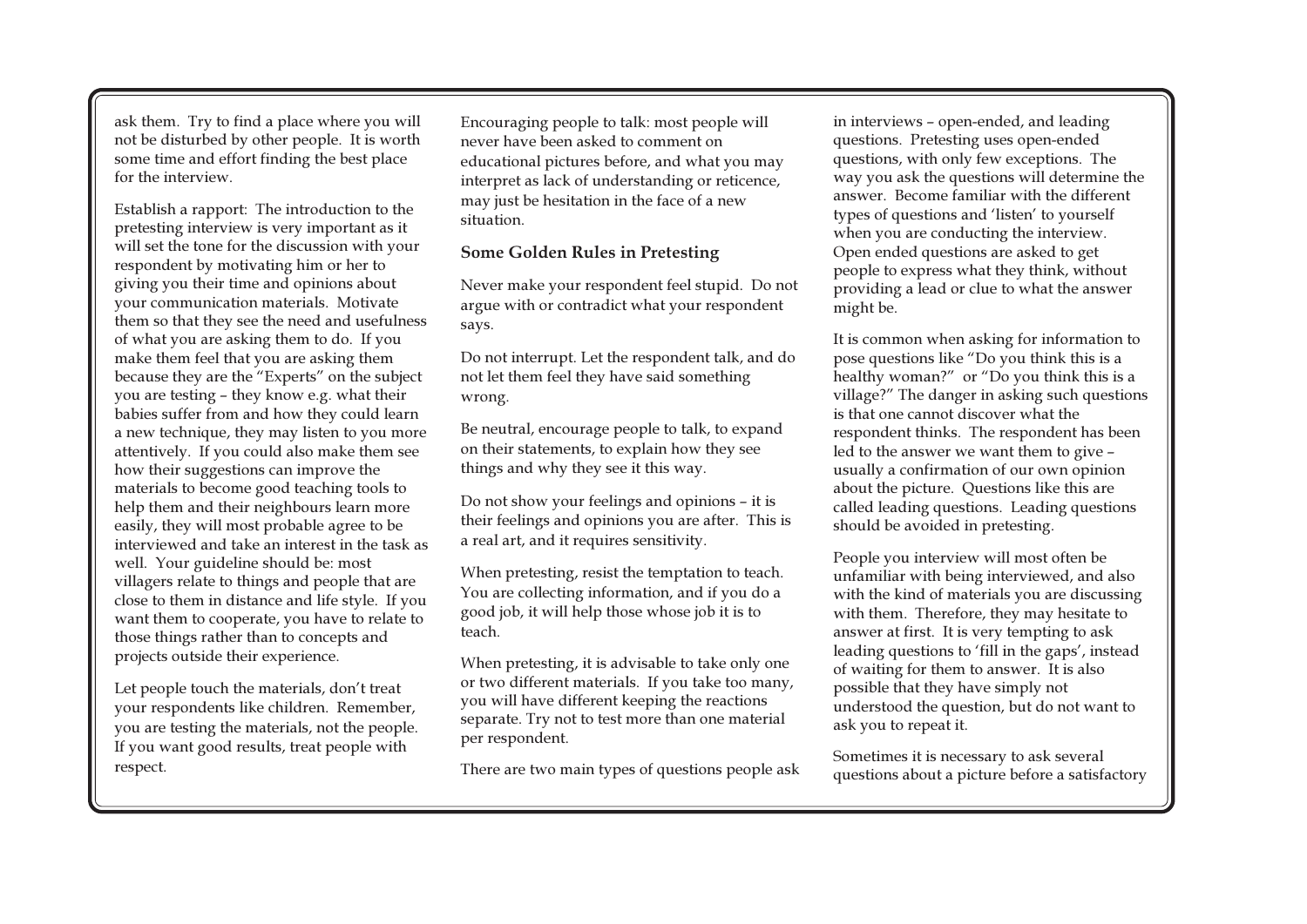interpretation - or lack of such - of the picture can be obtained. Probing essentially continues the posing of open-ended questions and follows up on respondents' responses.

A good interviewer who knows what he is after (i.e. he or she has defined carefully the objectives of the communication materials), can continue to ask questions like this until he or she gets to the 'heart' of the matter.

Always let a respondent know that he or she has been of help. Tell him or her again what you are going to use the information for, and how his or her response will help improve the materials. Never abuse people's time or their willingness to help. Pretesters should work in pairs, if at all possible. One person to conduct the interview, the other to write down the questions and the answers. The most important thing is to record the answers properly, but if the questions are also written down, this can be a good tool to improve the interviewer's techniques. Also, by writing down the questions, you will get a better idea of how much you can trust the results of the interview - if several leading questions were asked, and sensitive issues were raised at an early stage, the results of the interview have to be analyzed very carefully. The answers may not be valid. If only answers were recorded, these mistakes may be difficult to detect. Your analysis of the results may thus be based on wrong information. It would be a good idea to write out some of the basic questions when planning the interview. With such a list, the recorder can remind the

interviewer if some major points are forgotten.

#### **Testing With The Users Of Communication Materials**

When testing materials with the users, e.g. Field workers in health or agiculture, you are usually testing two different things: The teaching skills of the users and the comprehension of the pictures by the audience (usually the villaers). This is because the results of the testing skills, you may recommend of action: when you test teaching skills, you may recommend training courses for the field workers or more effective use of visual aids. When you test for the comprehension of the pictures you may recommend changes in the communication materials.

#### **Where And With Whom To PretesT**

Communication materials and ideas should usually be tested with several different people, depending on the target group and users. Materials should be tested with the target group for whom they are intended, or with people close to the target group. If you test the material with your colleagues only, you have a very little chance of finding out what the real problems of the materials are. Discussion with colleagues is of course, a good place to start the process, but if that is also where it stops, it is of not much use.

Sometimes it is very tempting to test the materials with people who pick up the ideas quickly, and can give you good suggestions on how to improve the materials. However, you should bear in mind that even if this group is

important, especially because they normally give many suggestions (though keep in mind that if they are very well educated and different in many ways from the farmers and the mothers you try to communicate with, their suggestions may not work, so pretest them as well). Always test your materials with the weakest link of the chain, i.e. those with the least education. The poorest sector of your audience, the ones with little or no education, limited exposure to the outside world (i.e. outside their village) the ones trying to make a living from subsistence farming - they are the ones who may most need assistance from your project. If they are the ones who may most need assistance from your project. If they do not understand your communication materials, your filed workers will be in trouble, and the audience will not learn anything. It is much more time, but it is an important part of your work. If they can understand the materials, more educated ones can also understand them

Testing can be done with individuals and / or groups, depending on the situation and on the purpose of the test. If you test with groups, you will find that people respond more easily, and that there is always somebody in the group who will give and understand suggestions.

#### **When Should You Pretest**

Pretesting should be done as early as possible in the production of communication materials. The first test should ideally be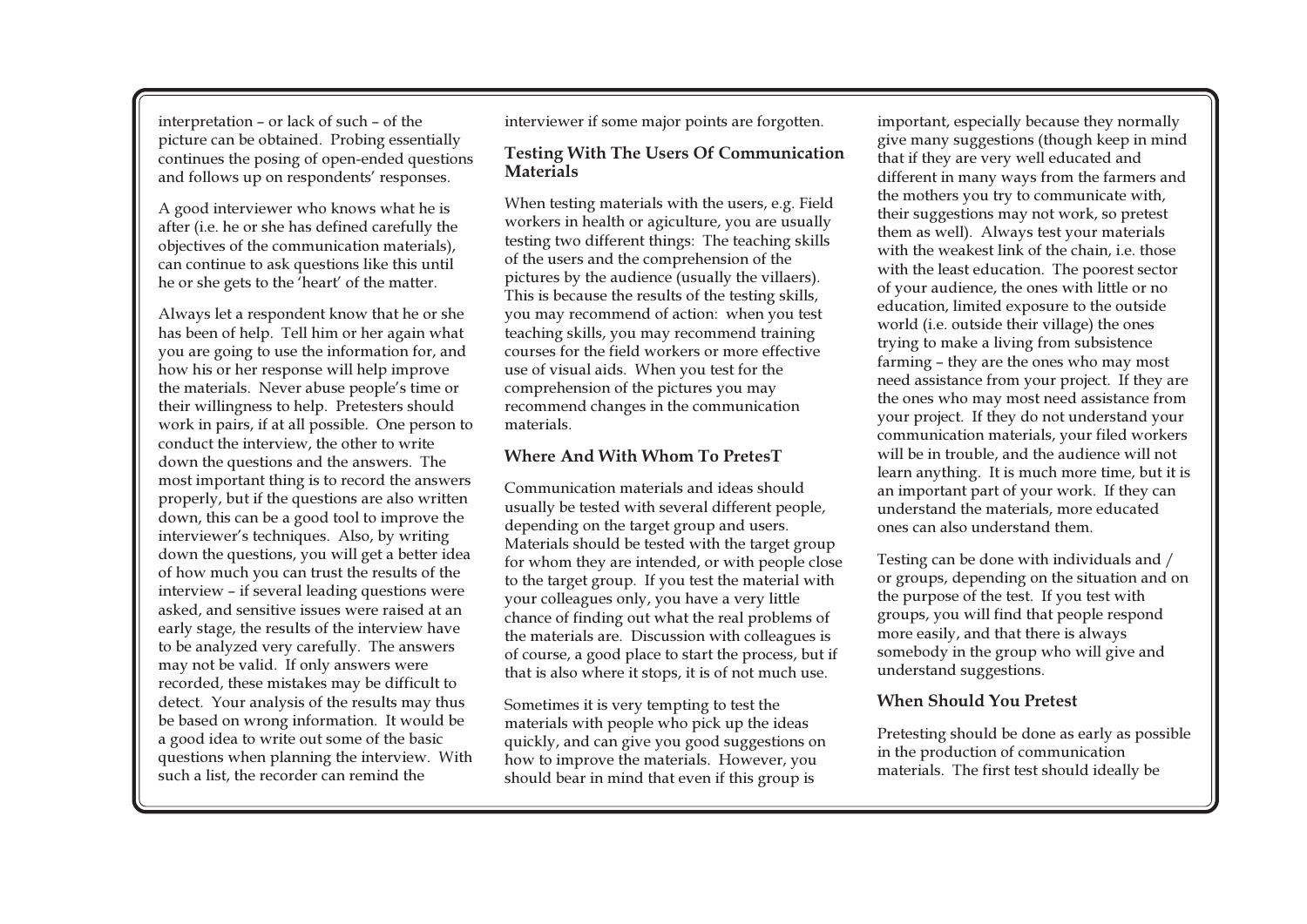done when the materials are in a very rough stage, e.g., pencil sketches of ideas. The reason for testing them at this stage is that as neither much time or energy has been invested in the materials, it may be easier to make changes. People you test with may also be more interested and willing to make suggestions and give critical comments if they see the materials in the draft stage. People are less likely to criticize something that is already printed, or something that looks very elaborate and fancy. Testing at an early stage can be done in a location fairly close to where you work. If you test at an early stage, you will have time to make the necessary changes, and test the materials based on the suggestions, before they are produced. In some instances, especially when you start pretesting, you may have to go out five or six times before you are satisfied that your audience understands the materials. However, once you get more experience in testing, you will get a better feel for what different kinds of people like and understand, and the time needed for pretesting will be less.

Start your pretesting as early as you can, and continue testing at different stages of the process - each time you have made changes in the materials based on suggestions from the field. If you allow this procedure, you will learn more, and your superiors will not force you to produce before you are ready.

## **Check Your Communication Reception Ability**

If you are interested in determining how well you listen as a matter of habit, answer the following questions. This 'test' is easy to 'beat', and if you like to cheat, go right ahead but do not be fooled by your listening ability. Just answer 'yes' or 'no'.

- 1. Do you locate yourself in the room so that you are certain you can hear clearly?
- 2. Do you listen to the underlying feelings as well as words?
- 3. Do you disregard a speaker's appearance and look only to the ideas he may have to present?
- 4. Do you 'pay attention': do you look at a speaker as well as listen to what he has to say?
- 5. Do you allow for your own prejudices and feelings as you evaluate what a man has to say?
- Do you keep your mind on the topic  $6<sub>1</sub>$ continuosly and follow the train of thought being presented?
- 7. Do you try consciously to estimate the logic and the rationality of what is being said?
- 8. Do you restrain yourself (you do not interrupt or stop listening) when you hear something you believe to be wrong?
- 9. In discussion, you are willing to let the other fellow have the last word?

10. Do you try to be sure that you are considering the other person's viewpoint before you reply, answer or make a rebuttal?

## Some suggestions for being an effective communicator

Till now we have discussed what is communication, the purpose of communication, the process of communication, elements of communication and barriers to effective communication. Let us now share some hints that would help you to become an effective communicator Most of these have been derived from the preceding content.

- The language you use should be familiar to the person(s) you are talking with.
- The choice of words (vocabulary) used by you should be such that can be understood by person(s) you are communicating with.
- Speak loudly enough for everyone to hear properly.
- Your pronunciation should be such that it is understood and accepted by the listeners.
- See that your expressions and gestures match *uour words.* Your reactions and expressions are more truthful indicators of your feelings that the spoken words.